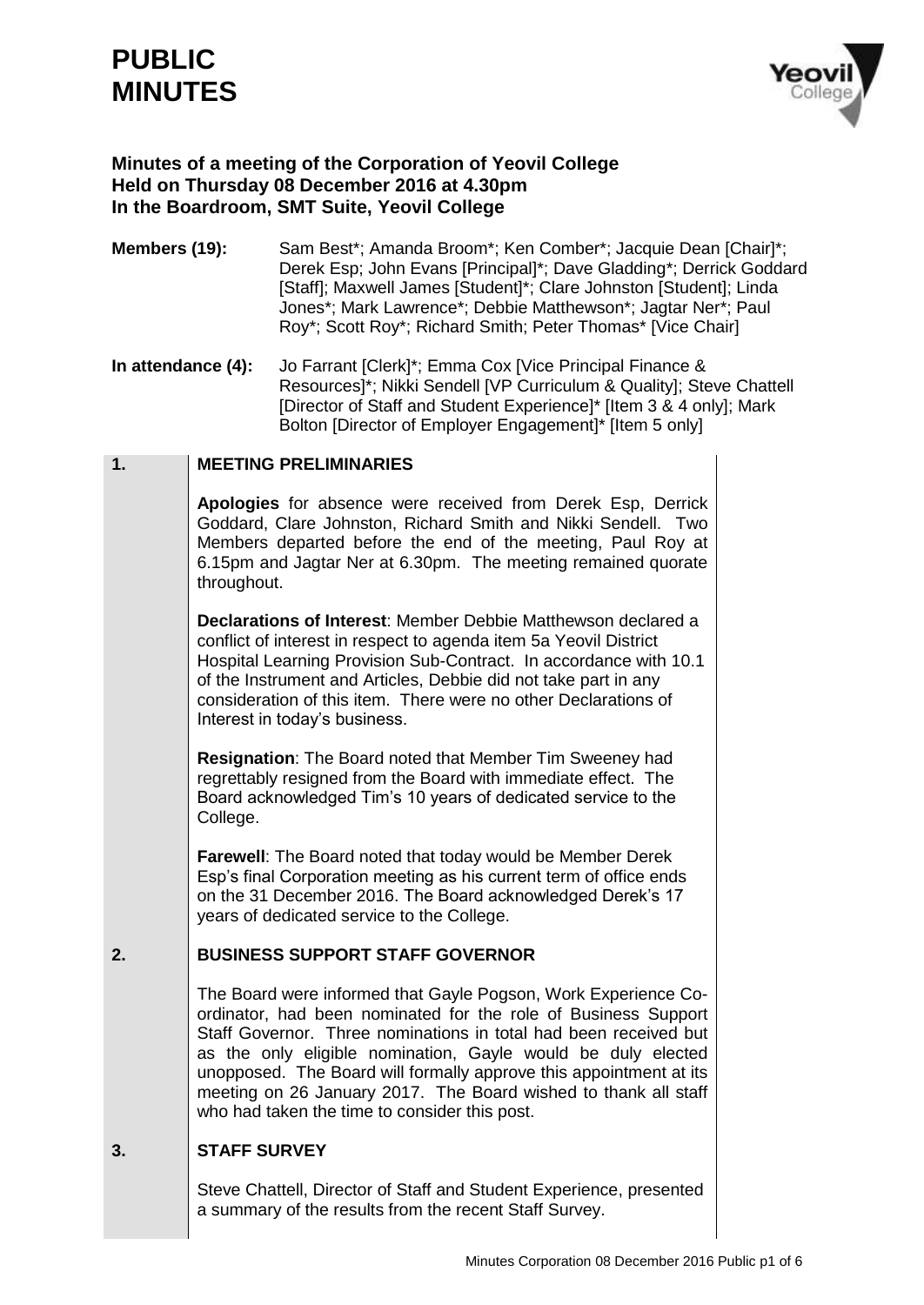The report clearly indicated significant improvements made since last year's survey and both Management and Governors reported that they were overall pleased with the outcomes recorded. Some areas of concern were still evident that require further improvements and the number of questions within the survey need further rationalisation.

Steve was invited to attend the Corporation Strategy Day on 26 January 2017 in order to present a report on the evidence of change and to look at the areas of discontent as detailed on the "Happy Chart".

Steve was congratulated by the Board for the significant turnaround of results recorded since last year's survey.

#### **4. APPRAISAL CYCLE**

The Board considered a proposal made by Steve Chattell, Director of Staff and Student Experience in respect to the appraisal process. After consideration of both options, the Board **APPROVED** the proposal to move the full appraisal window to November and the mid-year review to June/July of each year. This will allow managers to grade performance with a full and objective understanding of the previous year's performance data and will ensure that all staff follow their Departmental Operating Plan.

### **Steve Chattell left the meeting at 5.05pm. Mark Bolton joined the meeting at 5.05pm**

#### **5. SUBCONTRACTING**

In accordance to 16.7 of the Financial Regulations, any quotations or contracts over £100,000 + VAT must have the consent of the full Corporation.

## The Board **considered** and **APPROVED**:

- a. Learning Provision Sub-Contract between Yeovil College and Yeovil District Hospital NHS Foundation Trust;
- b. revised Subcontracted and Partnership Fees & Charges 2016-17 and Sub-Contracting Procedures Manual 2016-17;
- c. an order in relation to the Hinkley C project (roof and wall cladding to carpentry workshop). The Board noted that the project remains in budget.

**Mark Bolton left the meeting at 5.10pm.**

#### **6. MINUTES OF CORPORATION MEETINGS**

The Board **APPROVED** the following minutes as correct records and **APPROVED** the public minutes for website publication:

- 10 November 2016 Public
- 10 November 2016 Confidential

The minutes were signed by the Chair.

#### **7. MATTERS ARISING**

The action and query sheet was **noted**, reviewed and updated. Actions were either complete, included elsewhere on today's

**Director of Staff and Student Experience**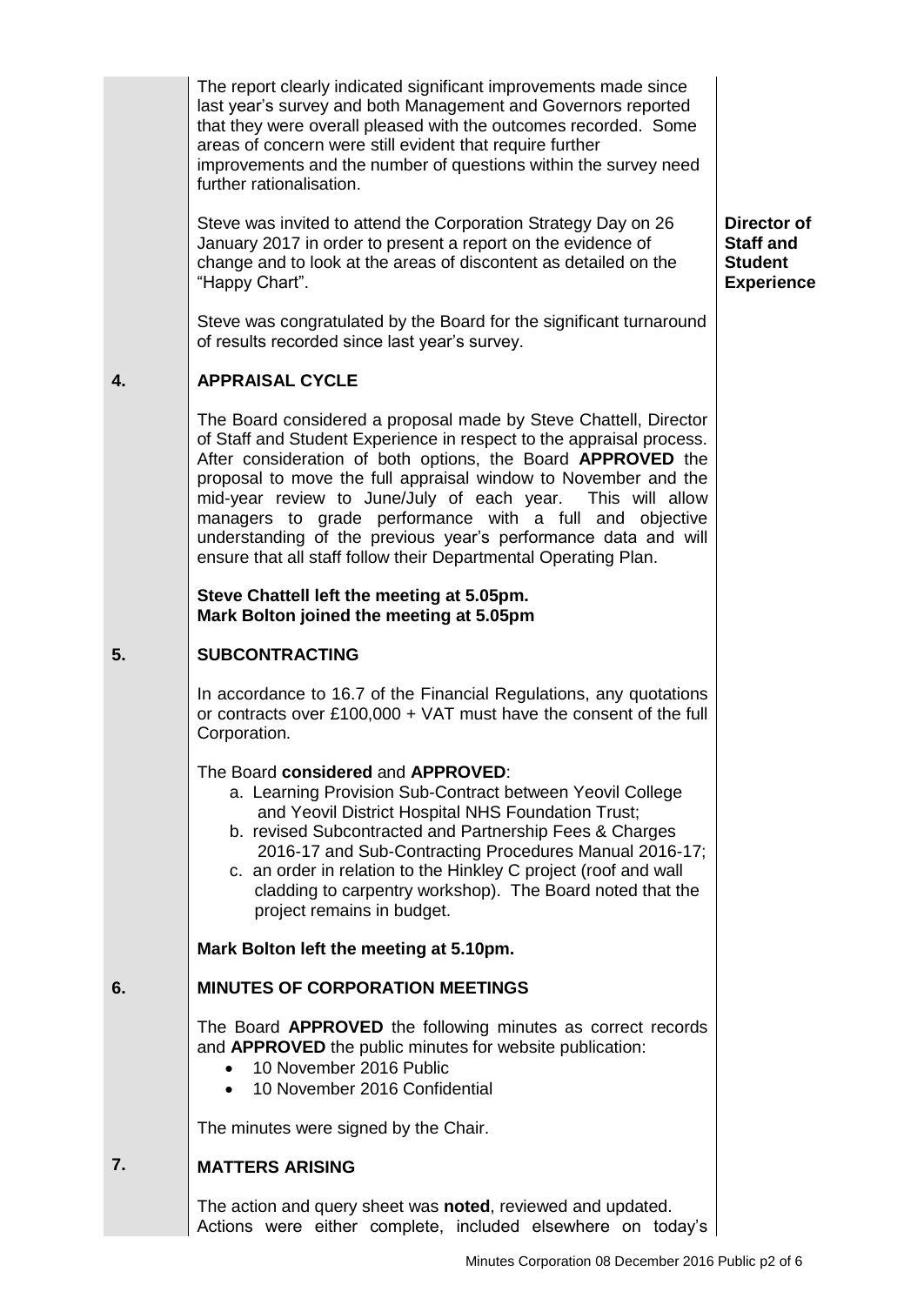agenda or being appropriately tracked and carried forward. The Board agreed that the historical action in relation to the YCBF should be removed from the sheet with immediate effect as necessary advice has been obtained from the Charities Commission and auditors. The Clerk is taking necessary action to transfer the funds to the College and close the account. A meeting will be arranged for the Trustees to agree who should continue to administer the funds to ensure the continuation of financial support to students.

#### **8. CHAIR'S REPORT**

The Corporation **noted** the Chair's Report. This included an update on the advertisement for a Chair (Desig) to the Corporation. The Board were informed that one applicant had expressed an interest and would meet with the Chair, Vice Chair and Principal in the new year. The advert would run again in early in the new year with a deadline of the 31 January. Further updates will be made at the January Board meeting.

#### **9. PRINCIPAL'S REPORT**

The Corporation **noted** the Principal's Report. On this occasion there was particular emphasis upon:

- Student Success
- Update on BAE/UAE proposal
- Update on Area Review
- **HEFCE**
- BU
- Leonardo Helicopter presentation

There were no strategic actions to approve within the report.

In addition, the Board also noted the Operating Statement and received a verbal update on Teaching and Learning. The Board were informed that the issues with disparity between single and joint observations would be addressed through moderation and training prior to window 3.

#### **10. COLLEGE'S SELF-ASSESSMENT REPORT 2015-16**

The Corporation noted the College's Self-Assessment Report (SAR) which had been completed by the Principal and Vice Principal Curriculum and Quality with contributions from all areas of the College, including the Clerk's summary of the Corporation's self-assessment work.

Unlike the Financial Statements in Item 11 below (which the Corporation are required to approve and make public), the SAR is an internal review which provides the basis on which to maintain strengths and improve quality. The SAR would be uploaded to a secure web gateway where it could be viewed only by regulatory bodies.

The Corporation **APPROVED** the College's Self-Assessment Report for 2015-16.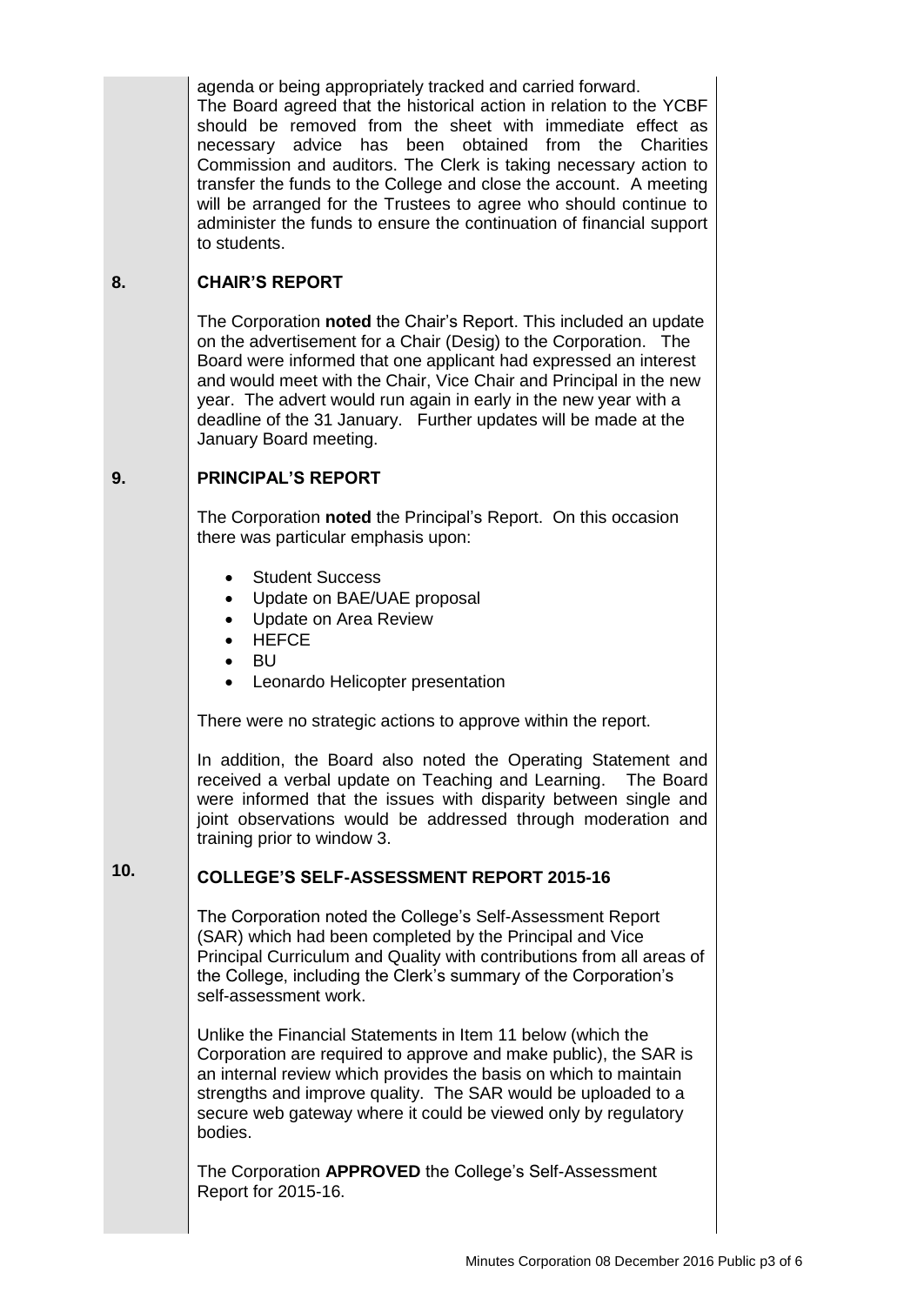| 11. | <b>FINANCIAL STATEMENTS PAPERWORK 2015-16</b>                                                                                                                                                                                                                                                                                                                                                                                                                                                                                                                                |
|-----|------------------------------------------------------------------------------------------------------------------------------------------------------------------------------------------------------------------------------------------------------------------------------------------------------------------------------------------------------------------------------------------------------------------------------------------------------------------------------------------------------------------------------------------------------------------------------|
|     | The Corporation noted the Audit Completion Report (Management<br>Letter) which covered both the Financial Statements and Regularity<br>Assurance. Subject to the satisfactory conclusion of remaining<br>audit work, Mazars LLP anticipate issuing an unqualified opinion<br>without modification.                                                                                                                                                                                                                                                                           |
|     | The Corporation APPROVED the 2015/16:                                                                                                                                                                                                                                                                                                                                                                                                                                                                                                                                        |
|     | <b>Financial Statements</b><br><b>Operating and Financial Review</b><br>Statement of Corporate Governance and Internal Control<br><b>Statement of Responsibilities</b><br>Statement on the College's Regularity, Propriety and<br>Compliance with Funding body terms and conditions of<br>funding<br>Letters of Representation<br>٠                                                                                                                                                                                                                                          |
|     |                                                                                                                                                                                                                                                                                                                                                                                                                                                                                                                                                                              |
| 12. | <b>FINANCIAL Update</b><br>including management accounts                                                                                                                                                                                                                                                                                                                                                                                                                                                                                                                     |
|     | The Board discussed and noted the related financial commentary<br>within the October Management Accounts in addition to a verbal<br>update from the Vice Principal Finance and Resources.                                                                                                                                                                                                                                                                                                                                                                                    |
|     | Discussion and debate primarily focussed on:<br>2016/17 income budget                                                                                                                                                                                                                                                                                                                                                                                                                                                                                                        |
|     | Income, Pay and Non-Pay assumptions                                                                                                                                                                                                                                                                                                                                                                                                                                                                                                                                          |
|     | Income variances against original budget                                                                                                                                                                                                                                                                                                                                                                                                                                                                                                                                     |
|     | A separate record was made of confidential minutes.                                                                                                                                                                                                                                                                                                                                                                                                                                                                                                                          |
| 13. | <b>AUDIT COMMITTEE BUSINESS</b><br>(including Risk Management and Internal Controls)                                                                                                                                                                                                                                                                                                                                                                                                                                                                                         |
|     | The Corporation noted the following 2015/16 Annual Reports:                                                                                                                                                                                                                                                                                                                                                                                                                                                                                                                  |
|     | a. Annual Report - Risk Management<br>b. Annual Report - Audit Committee, which included the<br>following assurance statement from the Committee to the<br>Corporation, to the Principal (as Accounting Officer) and to<br>the Skills Funding Agency:                                                                                                                                                                                                                                                                                                                        |
|     | "Having regard to the reports of the Internal Audit Service and the<br>Financial Statements/Regularity auditors and on the basis of the<br>work of the Committee during the year, it is our conclusion that the<br>College has an adequate and effective framework for governance,<br>risk management and control to ensure that the Corporation has<br>fulfilled its statutory responsibility for the effective and efficient use<br>of resources, the solvency of the institution and the safeguarding of<br>its assets, and to manage the achievement of its objectives". |
|     | In addition, the Corporation also noted:                                                                                                                                                                                                                                                                                                                                                                                                                                                                                                                                     |
|     | key business from the draft minutes of the last Committee<br>c.<br>meeting (23 November 2016) not covered elsewhere on<br>today's agenda (including risk).                                                                                                                                                                                                                                                                                                                                                                                                                   |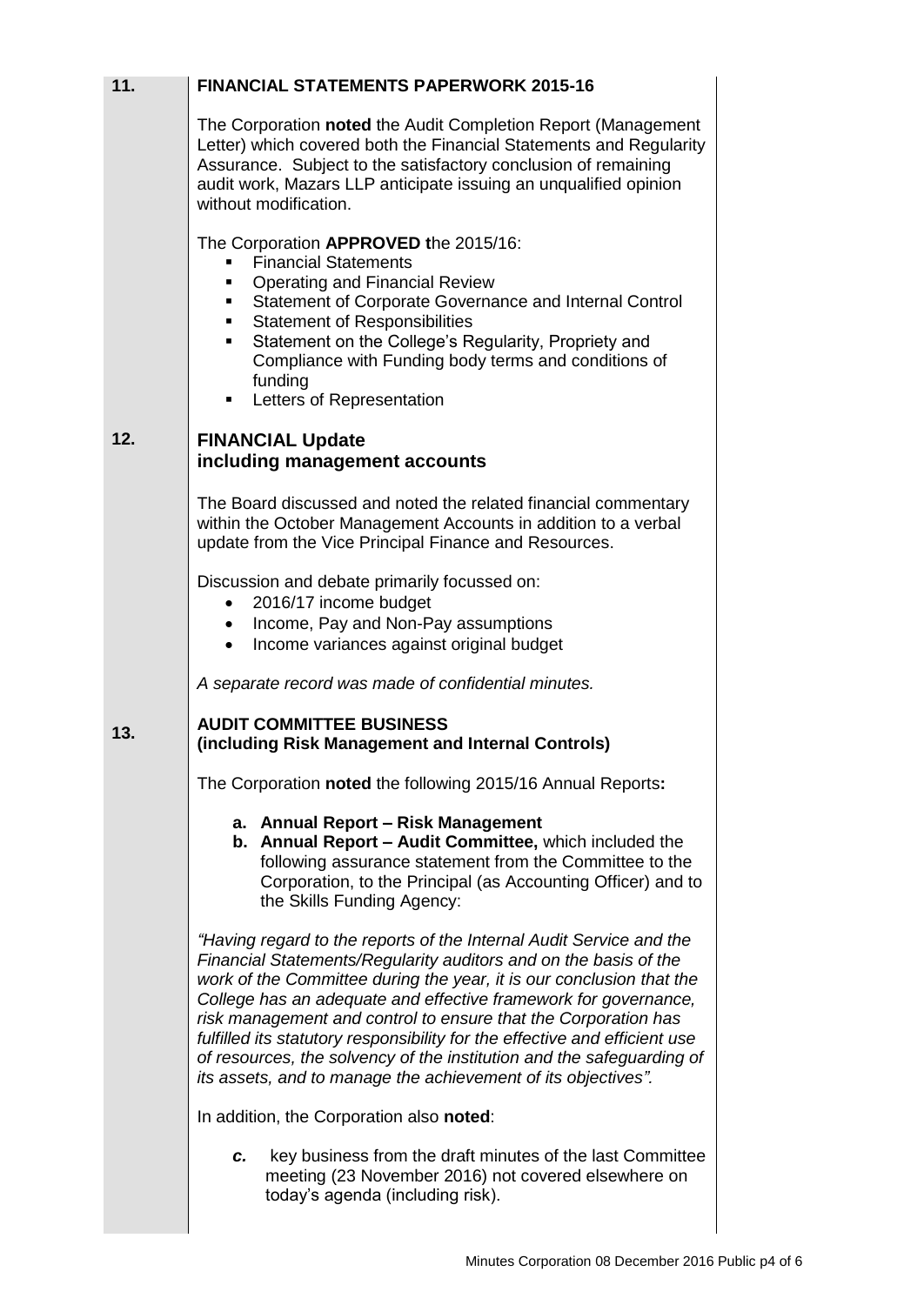| 14. | <b>LEGAL, POLICY and REGULATORY MATTERS</b>                                                                                                                                                                                                                                                                                                                                                                                                                                                                                                                                                                                                               |  |
|-----|-----------------------------------------------------------------------------------------------------------------------------------------------------------------------------------------------------------------------------------------------------------------------------------------------------------------------------------------------------------------------------------------------------------------------------------------------------------------------------------------------------------------------------------------------------------------------------------------------------------------------------------------------------------|--|
|     | The Corporation APPROVED the re-appointment of Scott<br>а.<br>Roy as an Independent Corporation Member (Governor) for<br>a further 2 year period from 21 December 2016.                                                                                                                                                                                                                                                                                                                                                                                                                                                                                   |  |
|     | <b>b.</b> The Corporation APPROVED the data that was submitted<br>to the Support Services Education on 11 November 2016 in<br>respect to the Governors/Directors Annual Safeguarding<br>Audit. The Corporation noted that the majority of provision<br>had been graded "Standards met" and those that are in "in<br>progress" or have "some action required" are being<br>addressed appropriately.                                                                                                                                                                                                                                                        |  |
|     | c. The Corporation APPROVED the mid-term updates to the<br>Safeguarding Policy to reflect the recent Safeguarding Audit<br>(item 14b). The policy was signed by the Chair.                                                                                                                                                                                                                                                                                                                                                                                                                                                                                |  |
|     | d. The Corporation noted a verbal update on Safeguarding<br>and E&D matters presented by the Safeguarding Lead<br>Governors. Amanda Broom would attend the next SED<br>meeting on the 11 January as the official E&D Lead<br>Governor.                                                                                                                                                                                                                                                                                                                                                                                                                    |  |
|     | e. Lead Governors Voice: Safeguarding and Equality &<br>Diversity No additional comments were noted on this<br>occasion.                                                                                                                                                                                                                                                                                                                                                                                                                                                                                                                                  |  |
|     | f. Student Voice Matters were raised in respect to<br>refurbishment needed to the toilet facilities in the Ashdown<br>Building. Maxwell and the Principal would arrange to meet<br>outside of today's meeting to discuss further.                                                                                                                                                                                                                                                                                                                                                                                                                         |  |
|     | g. Staff Voice Staff Governor not present on this occasion.                                                                                                                                                                                                                                                                                                                                                                                                                                                                                                                                                                                               |  |
| 15. | <b>NEW BUILD UPDATE</b>                                                                                                                                                                                                                                                                                                                                                                                                                                                                                                                                                                                                                                   |  |
|     | The Board noted a financial summary report (costs and funding) in<br>respect to the Hinkley C Project for the extensions to both the<br>carpentry workshop and Davinci Restaurant. All costs to date<br>remain within budget. Further updates will continue to be made by<br>the Vice Principal Finance and resources at each Board meeting.                                                                                                                                                                                                                                                                                                              |  |
| 16. | <b>AREA REVIEW</b>                                                                                                                                                                                                                                                                                                                                                                                                                                                                                                                                                                                                                                        |  |
|     | The Board noted a verbal update from the Principal on the Area<br>Review process, particular points noted included:<br>Site visit had taken place on 28 November 2016;<br>JARDU Steering Group Meeting 2 had taken place on 07<br>$\bullet$<br>December 2016 and was attended by the Principal and<br>Member Debbie Matthewson;<br>An Options' Proposal/Assessment including latest financial<br>information to be submitted to the JARDU by 31 January<br>2017 in order to test our stand-alone preference;<br>Original schedule of 5 Steering Group Meetings have been<br>$\bullet$<br>reduced to just 3, the final one being held on 01 March<br>2017. |  |